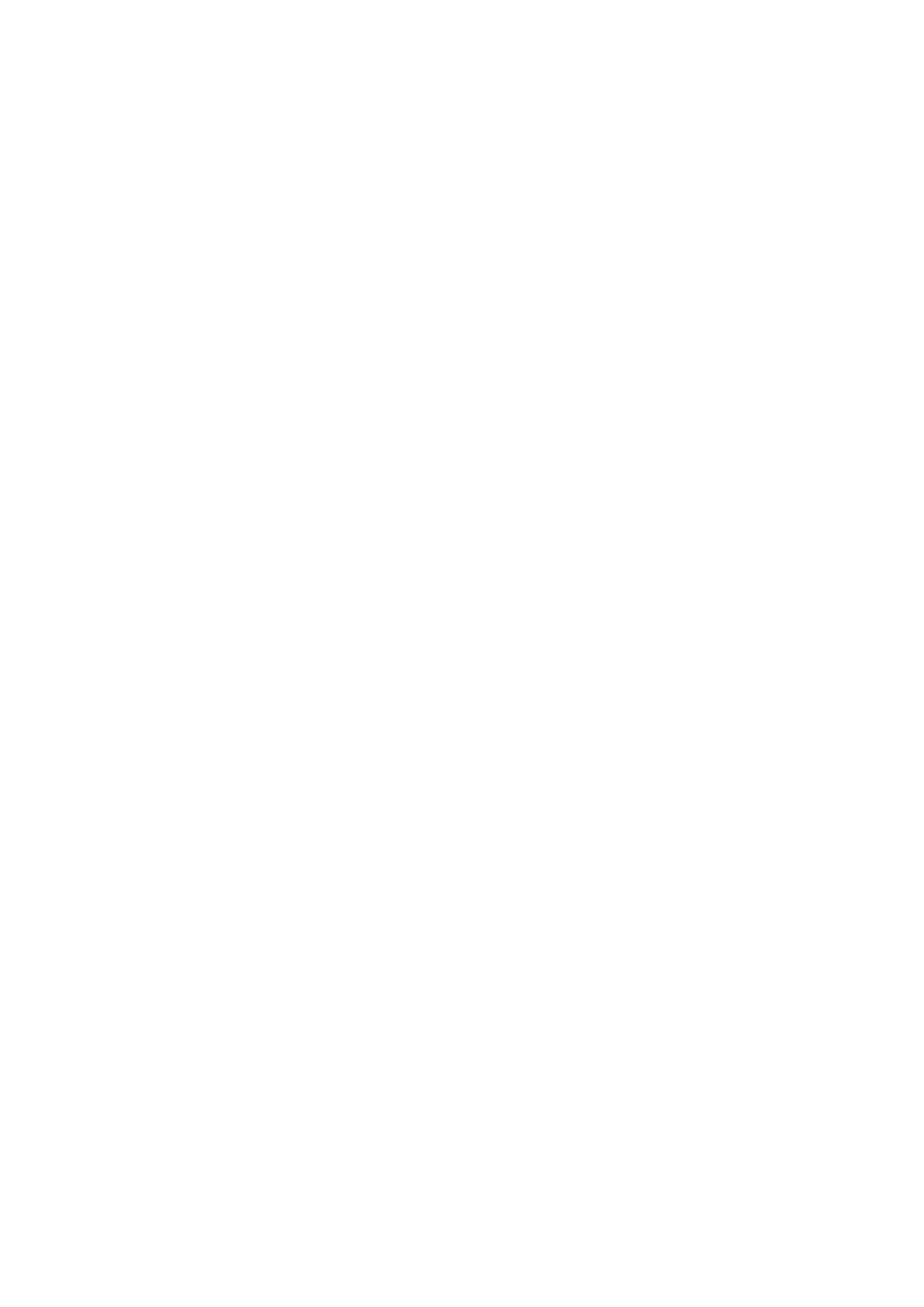

Independent Pricing and Regulatory Tribunal

# **Solar feed-in tariffs**

Retailer contribution and benchmark range for 1 July 2014 to 30 June 2015

**Draft Determination No. 3, 2014**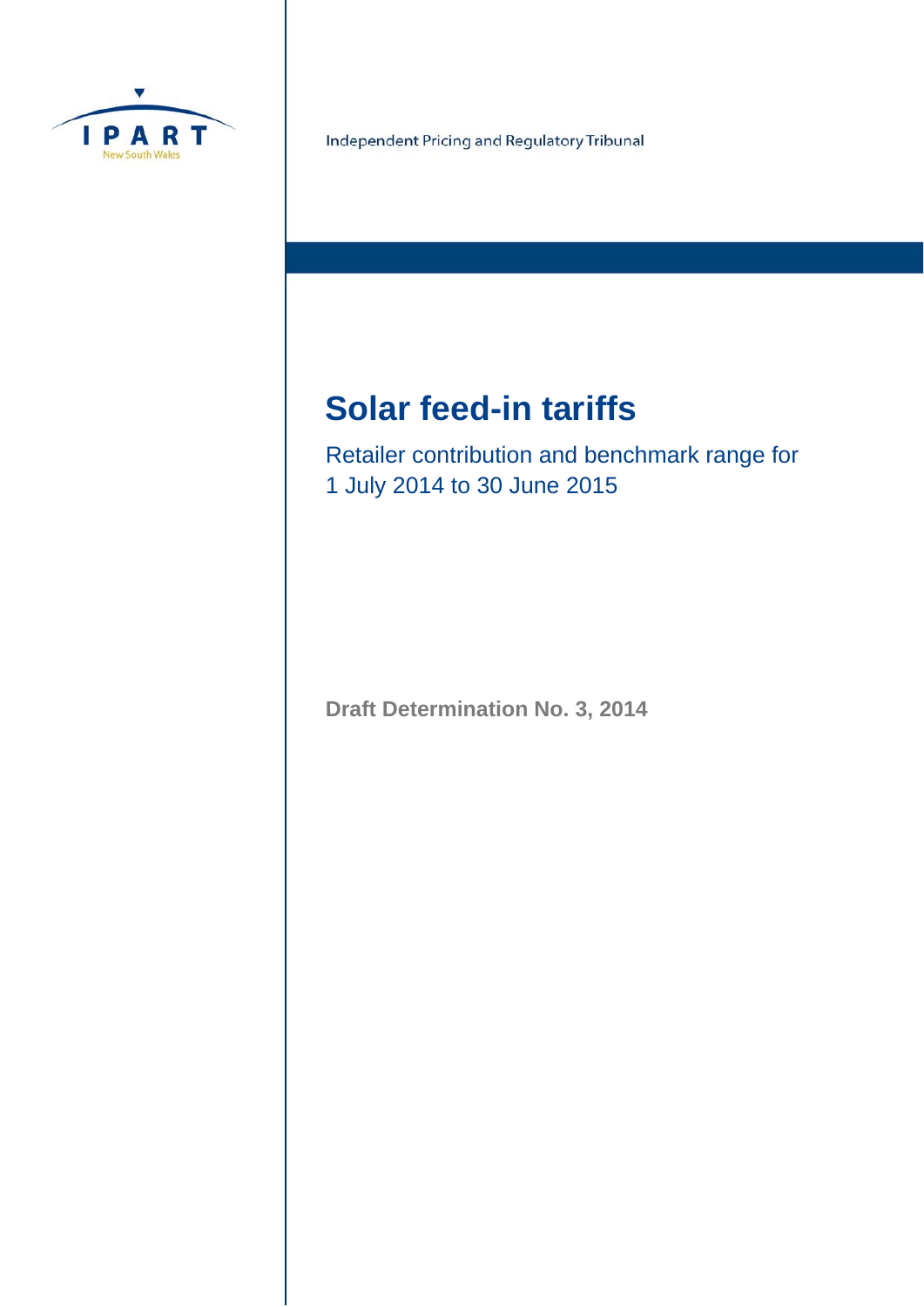© Independent Pricing and Regulatory Tribunal of New South Wales 2014

This work is copyright. The *Copyright Act 1968* (Cth) permits fair dealing for study, research, news reporting, criticism and review. Selected passages, tables or diagrams may be reproduced for such purposes provided acknowledgement of the source is included.

ISBN 978-1-925032-70-3 Draft Det14-03

The Tribunal members for this review are:

Dr Peter J Boxall AO, Chairman Dr Paul Paterson Ms Catherine Jones

Independent Pricing and Regulatory Tribunal of New South Wales PO Box Q290, QVB Post Office NSW 1230 Level 8, 1 Market Street, Sydney NSW 2000 T (02) 9290 8400 F (02) 9290 2061 www.ipart.nsw.gov.au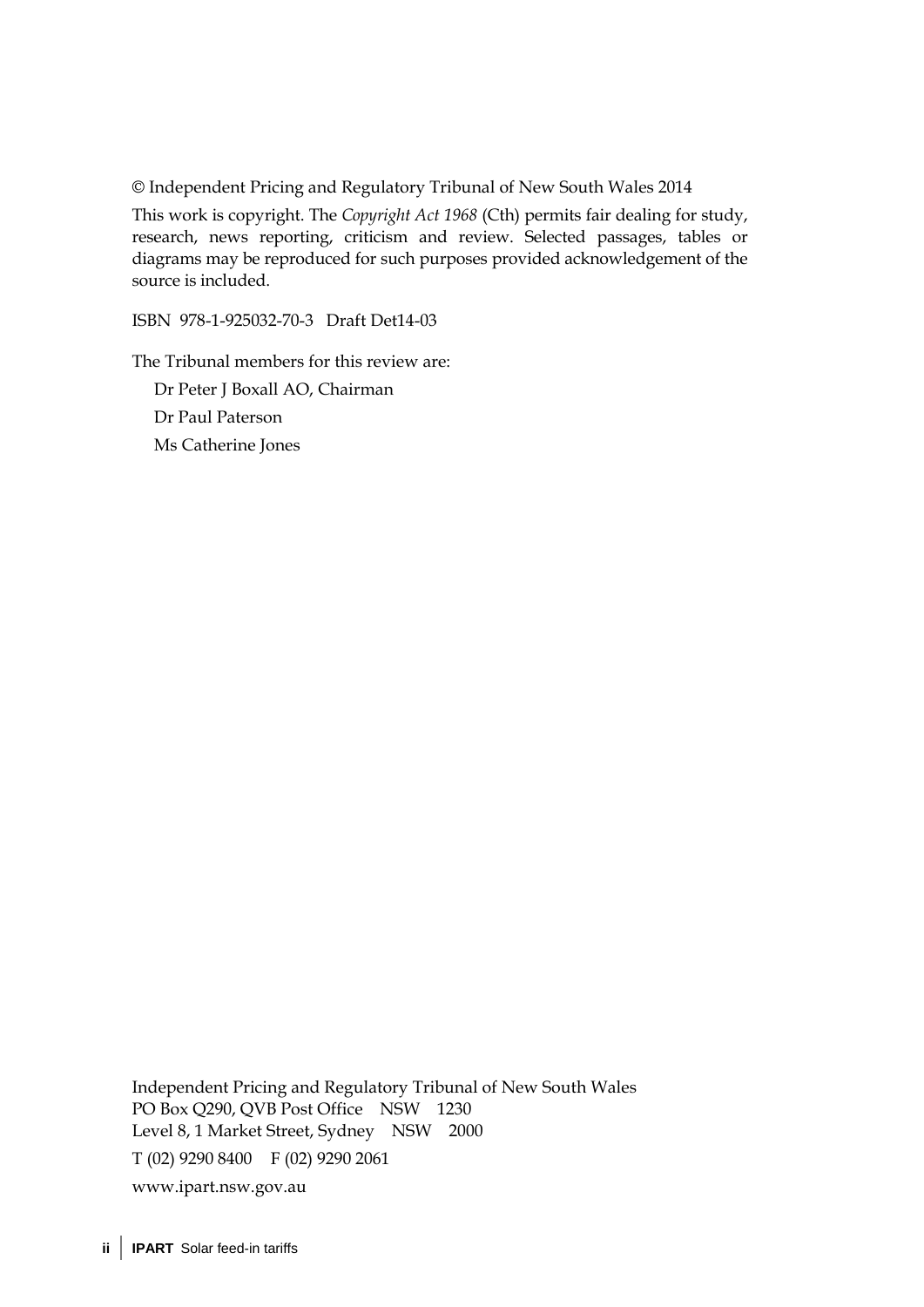# **Contents**

| <b>Preliminary</b>    |                                                             | 1              |
|-----------------------|-------------------------------------------------------------|----------------|
|                       | Background                                                  | 1              |
| $\mathbf{2}^{\prime}$ | Application of this determination                           | 1              |
| 3                     | <b>Schedules</b>                                            | $\overline{2}$ |
|                       | <b>Schedule 1 Retailer Contribution and Benchmark Range</b> | 3              |
| 1                     | Application                                                 | 3              |
| 2                     | <b>Retailer Contribution</b>                                | 3              |
| 3                     | <b>Benchmark Range</b>                                      | 3              |
|                       | <b>Schedule 2 Definitions and interpretation</b>            | 4              |
|                       | Definitions                                                 | 4              |
| 2                     | Interpretation                                              | 5              |
| 3                     | <b>Clarification notice</b>                                 | 5              |
| 4                     | Prices exclusive of GST                                     | 6              |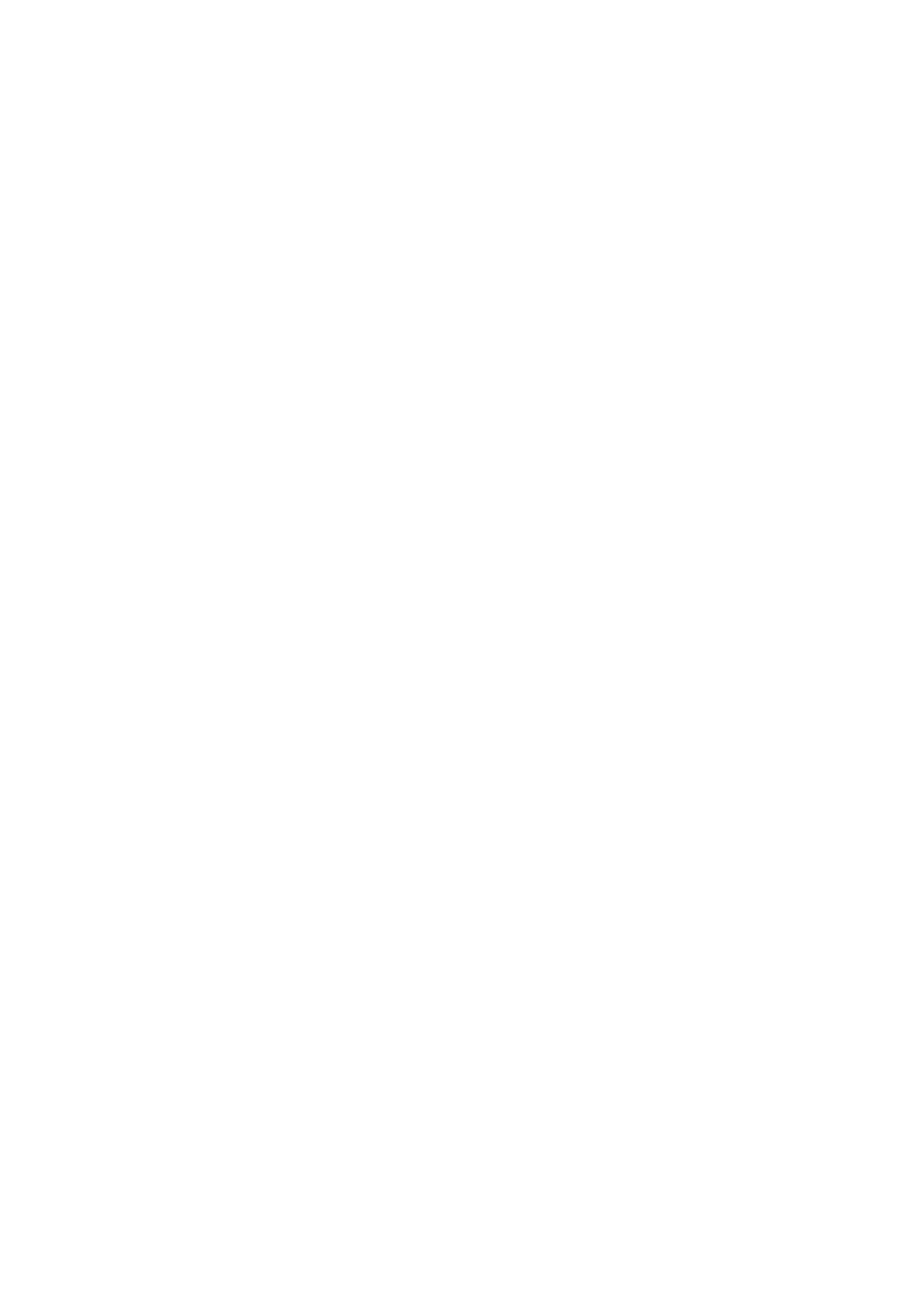# **Preliminary**

# **1 Background**

- (a) Under section 43ECA of the *Electricity Supply Act 1995* (NSW) (**ESA**), the Minister may refer to the Independent Pricing and Regulatory Tribunal (**IPART**), for investigation and report, the determination of:
	- (1) the retailer benefit component payable by a Retail Supplier to a customer under the Solar Bonus Scheme for Solar PV Exports (**Retailer Contribution**); and
	- (2) the benchmark range for feed-in tariffs paid by Retail Suppliers for Solar PV Exports (**Benchmark Range**).
- (b) On 26 March 20141, IPART received a referral from the Minister for Resources and Energy to investigate and determine the Retailer Contribution and Benchmark Range on an ongoing annual basis (**Referral**).
- (c) In making its determination for the 2014/15 Year, IPART has had regard to:
	- (1) the financial benefit to retailers as a result of the supply of electricity by customers under the Solar Bonus Scheme;
	- (2) the matters it is required to consider under the Referral; and
	- (3) the effect of the determination on competition in the retail electricity market,

as required by section 43ECB of the ESA.

### **2 Application of this determination**

- (a) This determination:
	- (1) is made pursuant to the Referral; and
	- (2) determines:

 $\overline{a}$ 

- (A) the Retailer Contribution; and
- (B) the Benchmark Range,

for the 2014/15 Year.

<sup>1</sup> The Referral replaced the referral from the Minister for Resources and Energy dated 8 April 2013.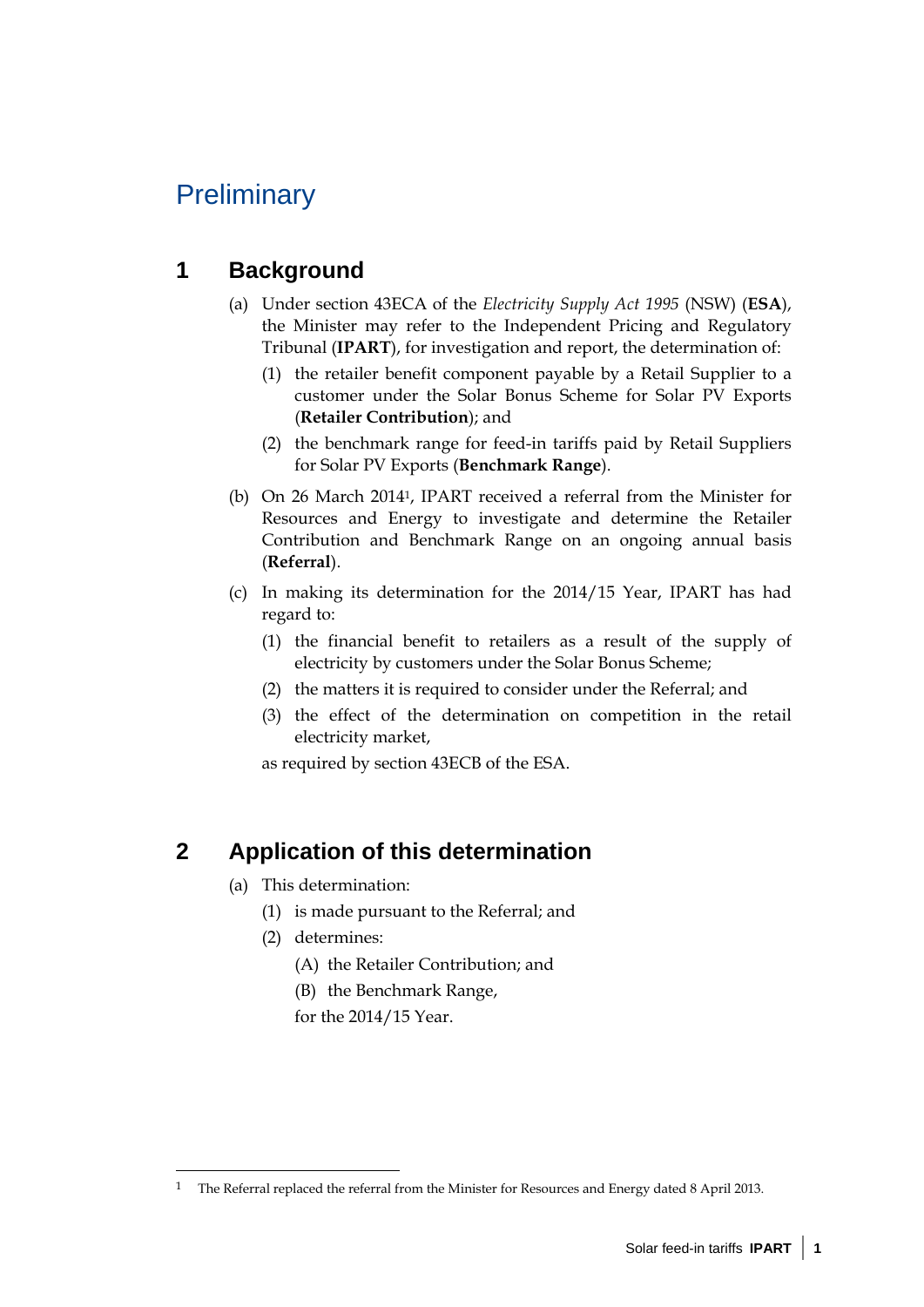- (b) This determination commences on the later of:
	- (1) 1 July 2014; and
	- (2) the date that it is published in the NSW Government Gazette,

(**Commencement Date**).

#### **3 Schedules**

- (a) Schedule 1 sets out the Retailer Contribution and the Benchmark Range for the 2014/15 Year.
- (b) Schedule 2 sets out the definitions and the interpretation provisions.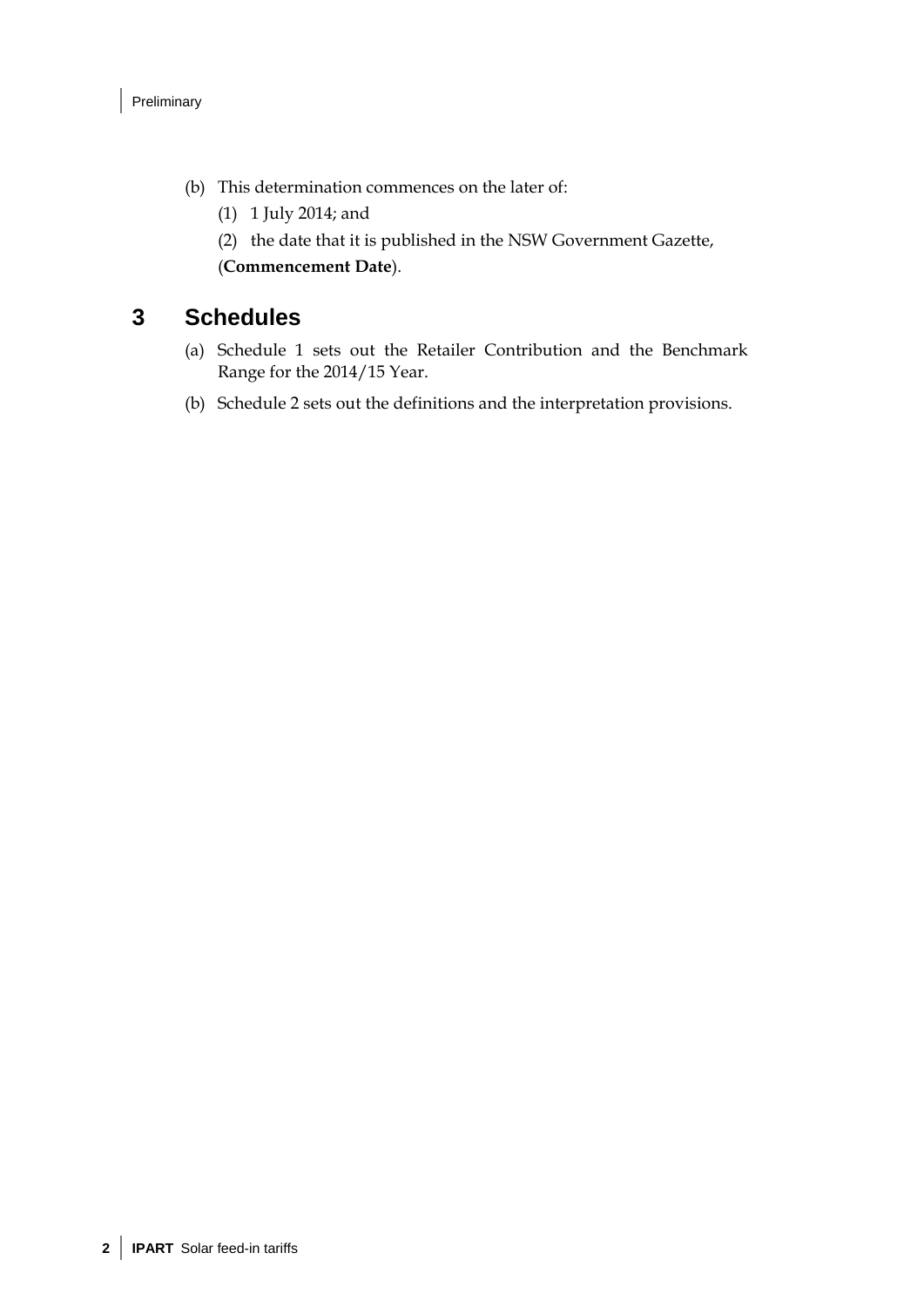# Schedule 1 Retailer Contribution and Benchmark Range

# **1 Application**

This schedule sets out the Retailer Contribution and Benchmark Range for the 2014/15 Year.

# **2 Retailer Contribution**

The Retailer Contribution for the 2014/15 Year is 5.3¢/kWh.

## **3 Benchmark Range**

The Benchmark Range for the 2014/15 Year is 5.0¢/kWh to 9.6¢/kWh.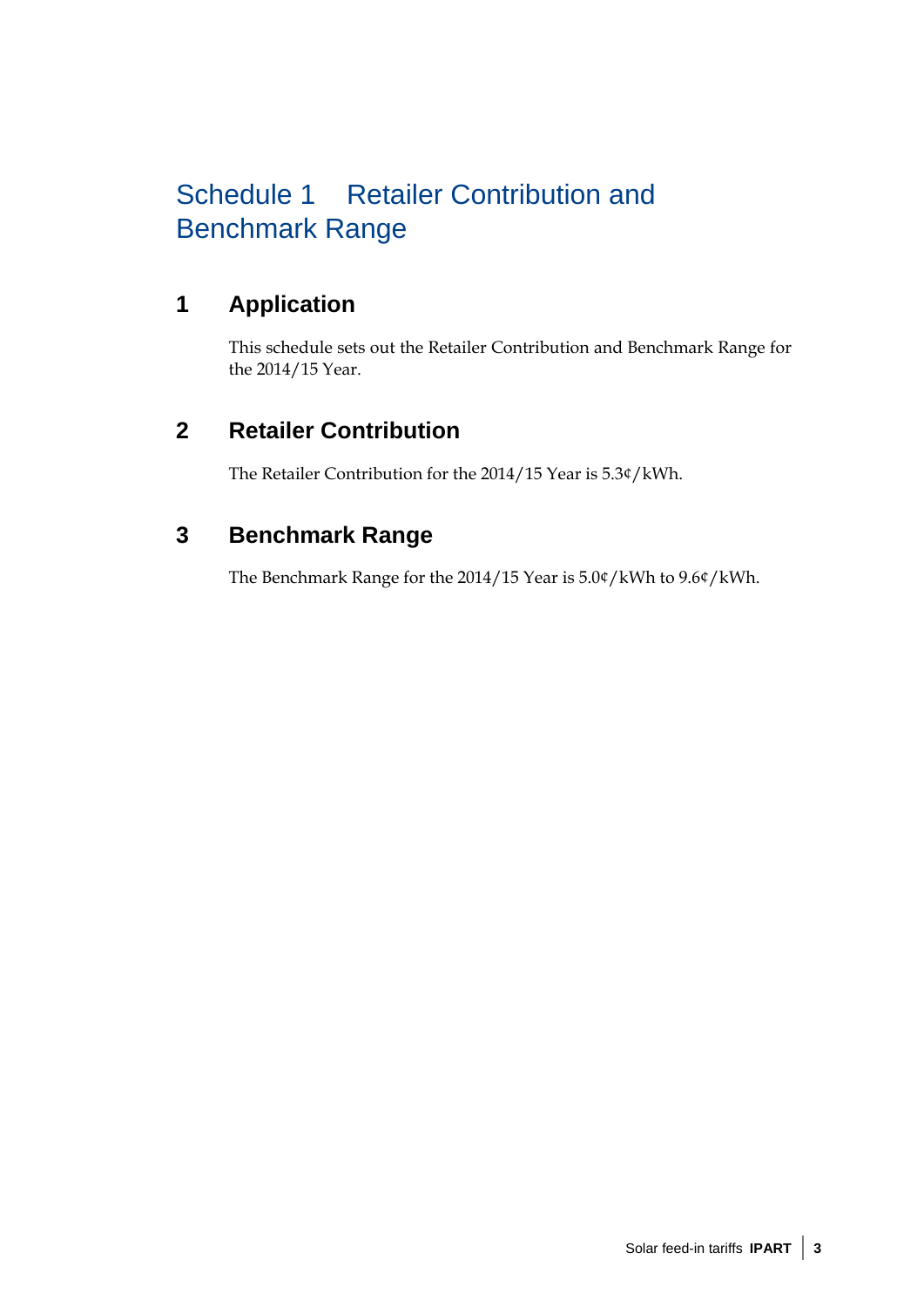# Schedule 2 Definitions and interpretation

#### **1 Definitions**

#### **1.1 General provisions**

In this determination:

**2014/15 Year** means the period from 1 July 2014 to 30 June 2015.

**Benchmark Range** has the meaning given in clause 1(a)(2) of the Preliminary section of this determination.

**Commencement Date** has the meaning given in clause 2(b) of the Preliminary section of this determination.

**ESA** has the meaning given in clause 1(a) of the Preliminary section of this determination, being the *Electricity Supply Act 1995* (NSW).

**GST** has the meaning given in *A New Tax System (Goods and Services Tax) Act 1999* (Cth).

**IPART** has the meaning given in clause 1(a) of the Preliminary section of this determination, being the Independent Pricing and Regulatory Tribunal of New South Wales established under the *Independent Pricing and Regulatory Tribunal Act 1992* (NSW).

**kWh** means kilowatt hours.

**Referral** has the meaning given in clause 1(b) of the Preliminary section of this determination.

**Retail Supplier** has the meaning given in the ESA.

**Retailer Contribution** has the meaning given in clause 1(a)(1) of the Preliminary section of this determination.

**Solar Bonus Scheme** means the scheme established under section 15A of the ESA.

**Solar PV Exports** means electricity produced by a complying generator (as defined in section 15A of the ESA) and supplied to the distribution network by a customer under the Solar Bonus Scheme.

**Taxable Supply** has the meaning given in the *A New Tax System (Goods and Services Tax) Act 1999* (Cth).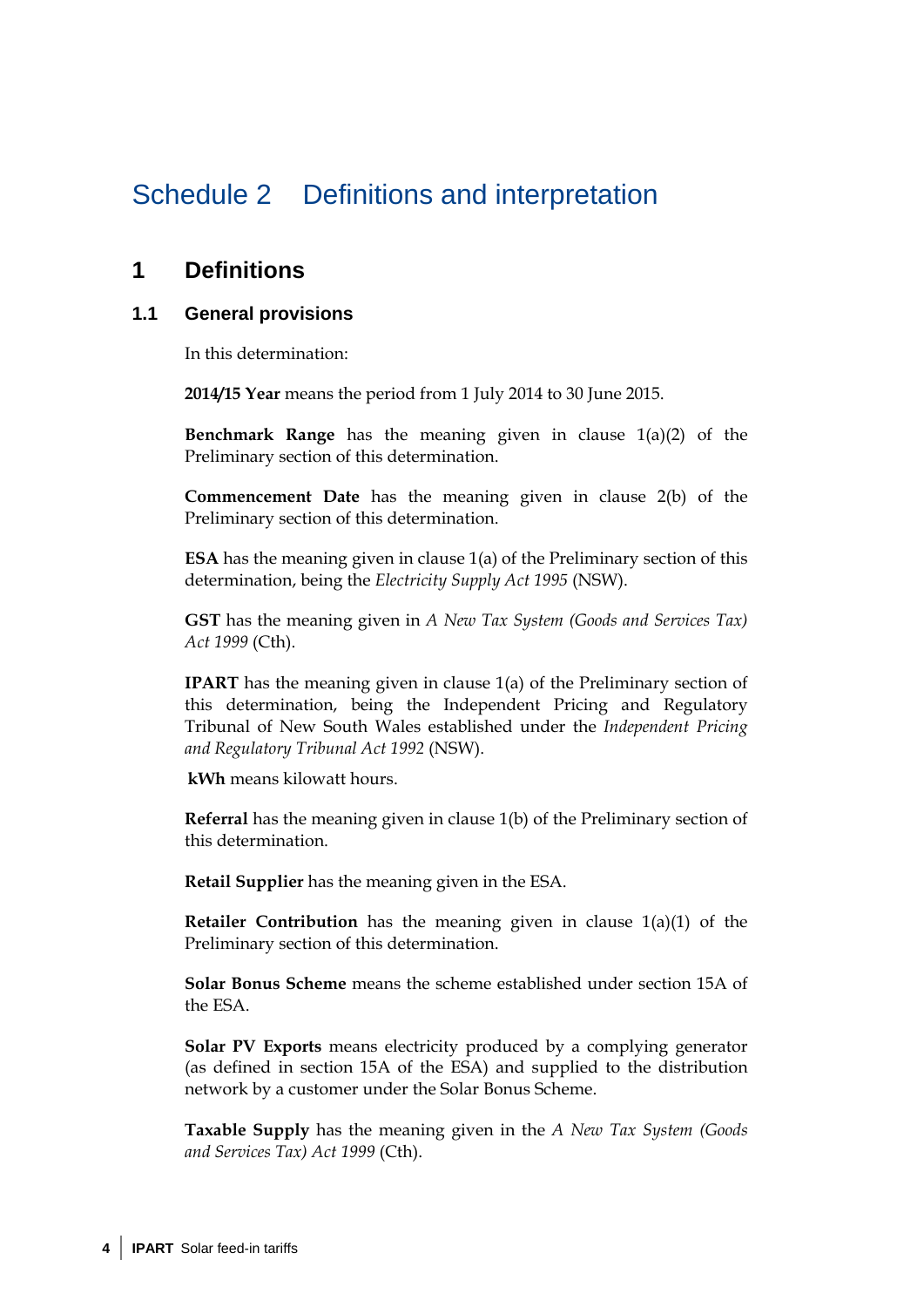#### **2 Interpretation**

In this determination:

- (a) headings are for convenience only and do not affect the interpretation of this determination;
- (b) a reference to a schedule, annexure, clause or table is a reference to a schedule or annexure to, clause of, or table in, this determination unless otherwise indicated;
- (c) words importing the singular include the plural and vice versa;
- (d) a reference to a law or statute includes regulations, rules, codes and other instruments under it and consolidations, amendments, reenactments or replacements of them;
- (e) where provisions of legislation referred to in this determination are renumbered, a reference to a legislative provision extends to the corresponding re-numbered provision of the legislation;
- (f) where a word is defined, other grammatical forms of that word have a corresponding meaning;
- (g) a reference to a day is to a calendar day;
- (h) a reference to a person:
	- (1) includes any company, partnership, joint venture, association, corporation, other body corporate or government agency; and
	- (2) includes a reference to the person's executors, administrators, successors, substitutes (including, but not limited to, persons taking by novation), replacements and assigns; and
- (i) a reference to an officer includes a reference to the officer which replaces it or which substantially succeeds to its powers or functions; and
- (j) a reference to a body, whether statutory or not:
	- (1) which ceases to exist; or
	- (2) whose powers or functions are transferred to another body,

is a reference to the body which replaces it or which substantially succeeds to its powers or functions.

#### **3 Clarification notice**

IPART may publish a clarification notice in the NSW Government Gazette to correct any manifest error in this determination. Such a clarification notice is taken to form part of this determination.